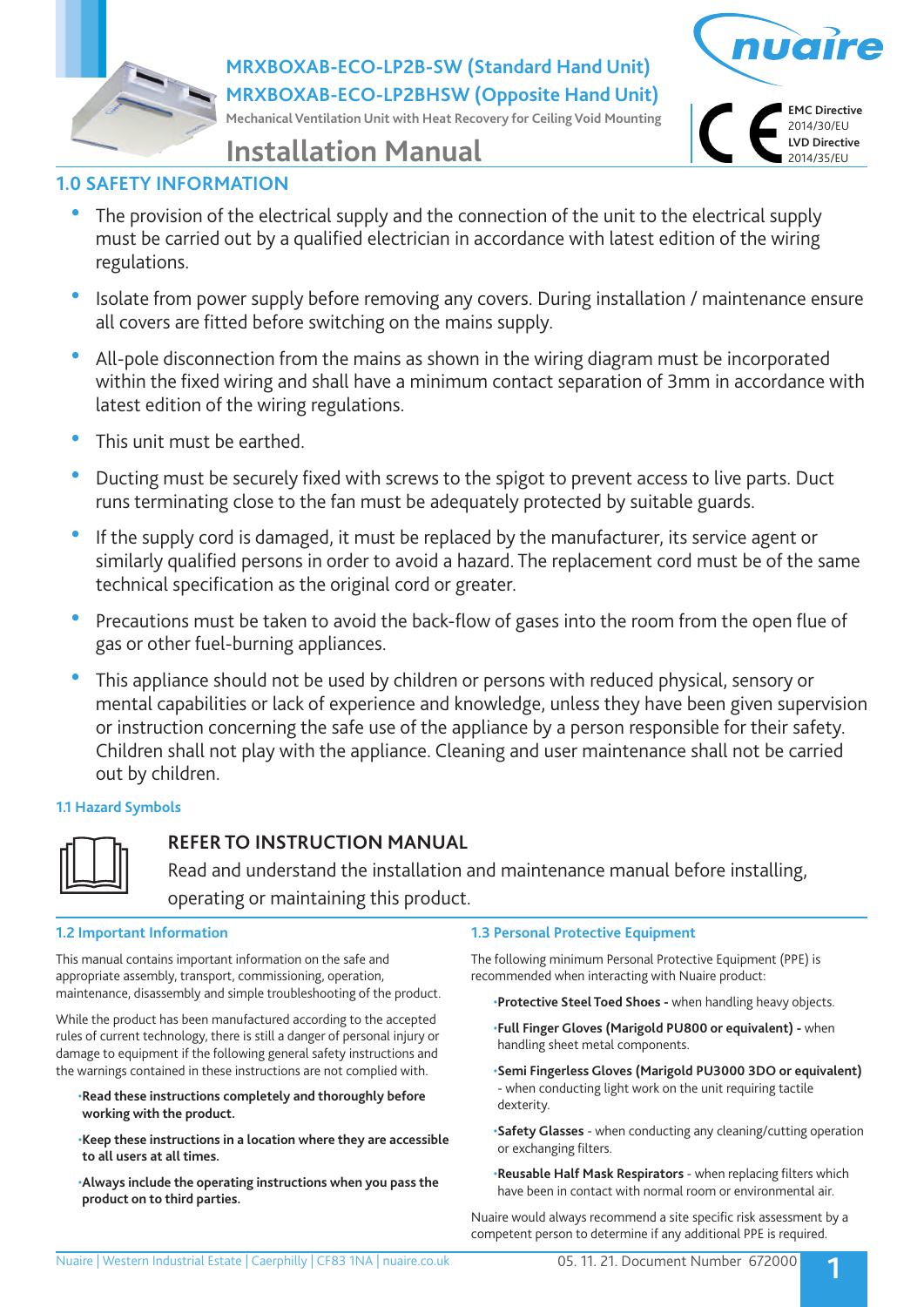## **2.0 INTRODUCTION**

The LP2 ceiling void mounted unit is designed to provide mechanical supply and extract ventilation with heat recovery and incorporates HX bypass. Bypass operation can be disabled via a manual switch in colder months so the unit recovers heat continually.

The unit is fitted with two independent fans. Each fan has full speed control for background and boost ventilation rates. To recover heat from the extract air the heat exchanger block is utilised. The heat exchanger can recover up to 80% of the normally wasted heat.

### **The unit must remain switched on at all times to maintain ventilation within the dwelling. Turning the unit off will cause long term damage to the unit and building fabric.**

**This appliance is not intended for use by persons (including children) with reduced physical, sensory or mental capabilities, or lack of experience and knowledge, unless they have been given supervision or instruction concerning the use of the appliance by a person for their safety. Children should be supervised so that they do not play with the appliance.**



- 1. Intake Air (Fresh air from outside).
- 2. Supply Air (Supply in to house).
- 3. Extract Air (Warm stale air from house).
- 4. Exhaust Air (Waste air to oustide).
- **2** Unit Airflow Paths (Opposite Hand Unit Configuration)



### **Spigots 1 to 4**

- 1. Intake Air (Fresh air from outside).
- 2. Supply Air (Supply in to house).
- 3. Extract Air (Warm stale air from house).
- 4. Exhaust Air (Waste air to oustide).

## **3.0 MECHANICAL INSTALLATION**

Installation must be carried out by competent personnel in accordance with the appropriate authority and conforming to all statutory governing regulations. All mains wiring must be in accordance with the current I.E.E. Regulations, or the appropriate standards. Ensure that the mains supply (Voltage, Frequency and Phase) complies with the rating label.

Please note a clear working space is required around the installed unit to allow the cover to be removed and provide sufficient access for maintenance such as filter change.

## **Installation Manual MRXBOXAB-ECO-LP2SW**

The fan must be installed indoors, in a suitable ceiling void away from direct sources of frost, heat, water spray or moisture generation. For a vibration-free result the unit must be mounted to a solid surface in the void.

The unit is designed for ceiling mounting only (Horizontal surface).

The unit is supplied with a steel mounting bracket.

Position & secure the steel bracket to the ceiling using appropriate fixings (supplied by others), ensuring that the two outer fixing holes on the unit are accessible (Figure 3).

### **The mounting bracket should be on the same side as the condensate take off.**

3. The unit can now be offered into position & located into the mounting bracket.

4. Using appropriate fixings (supplied by others) fix the unit to the ceiling. It is recommended that the unit is fixed through three holes on the non-bracket side and the two outer holes on the bracket side.

### **The unit must be installed in an upright position as shown for the condensate drain and for compliance with safety regulations relating to IP protection for water drip ingress.**





### **3.1 Condensate Drain Installation**

•Unit comes complete with external drain pipe (21.5mm waste pipe). Use conventional plumbing connections to link up with U-trap or alternative drain method (Solvent cement connections or compression fit connections are recommended). The condensate must be discharged under a water level in a U-trap drainpipe or an alternative drain method which acts as an airlock.

- •This condensate discharge connection is suitable for 21.5mm dia. overflow pipe. Solvent cement should be used to make the joint.
- •If using a U-trap please ensure the U-trap has been filled to a suitable level of water to avoid any air locks.
- •If the condensation pipe is fitted in an unheated space the pipe should be in insulated to prevent freezing.

Nuaire recommend MVHR-DRAIN be used as the primary condensate take-off (Figures 5 & 6).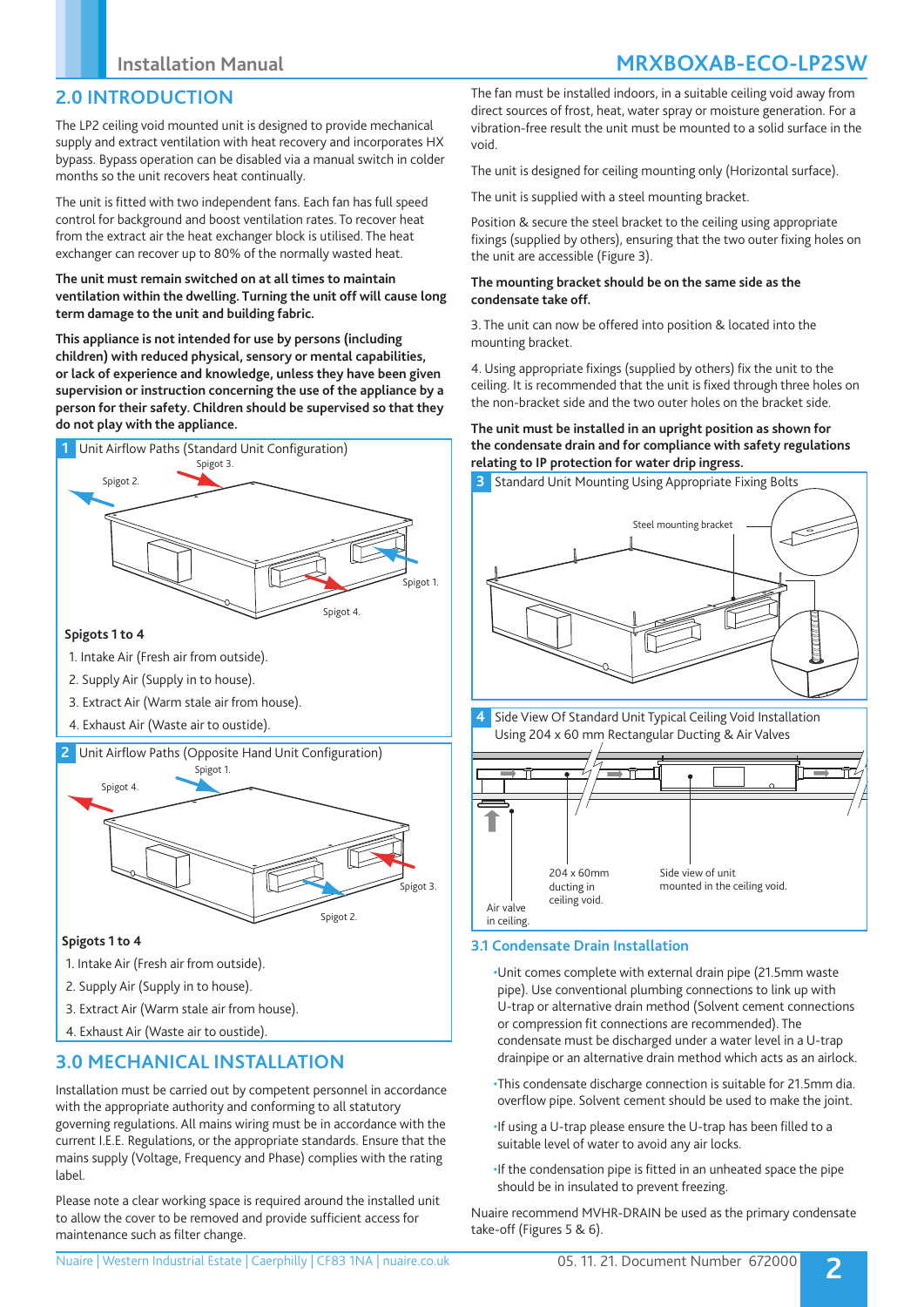## **Installation Manual MRXBOXAB-ECO-LP2SW**



**6** MVHR-DRAIN Installation



3.1.1 MVHR-DRAIN Installation

Offer up the MVHR-DRAIN inlet to the threaded tail of the appliance waste outlet or MVHR-DRAIN knuckle or running adaptor, and tighten the threaded cap sufficiently hand-tight to provide a water-tight seal (check that the cap screws on square and does not 'cross-thread'). When the screwed cap is tight, the MVHR-DRAIN body is secure.

•Cut the pipe to length, allowing for the full compression socket depth (using an appropriate pipe cutter, such as a Hepworth ratchet pipe cutter).

•Remove any 'swarf' from the end of the plastic pipe. Ream the copper pipe end to remove any 'burr', and file if necessary to remove any external sharp edges. Mark the socket depth on the pipe, and check that the pipe section to be jointed is free of any surface damage which may affect the joint seal.

•Unscrew the cap from the MVHR-DRAIN outlet, and slide the cap and rubber seal onto the pipe.

•Insert the pipe end fully into the socket.

•Slide the rubber seal and screwed cap up against the face of the socket, and tighten the cap sufficiently hand-tight (check that the cap is square to the body and does not 'cross thread'). Hand tight should be adequate to form a proper seal.

### **3.2 Extract & Supply Areas**

The unit is designed to extract air from all wet rooms e.g. bathroom, kitchen, en-suite, utility room (with sink).

WC's do not need to be ventilated if openable windows are fitted.

Supply air should be to all habitable rooms e.g. bedrooms and lounge. Extract & Supply grilles should be adjustable valve types (not supplied).

External grilles must have a minimum free area of 12,250 mm<sup>2</sup>.

### **3.3 Ducting Installation**

Before commencing ducting installation reference should be made to building regulations document "Domestic ventilation compliance guide". This document supports ADF2010 and details installation, testing and commissioning of all ventilation systems.

It is recommended that rigid ducting must be used it all times. Flexible ducting has a very high resistance and it is impossible to calculate how much resistance will be on a system if used. If used the flexible ducting must be kept to a minimum and should always be pulled taut. A maximum of 300mm should be used on each leg.

To prevent condensation on the outside of the outside air inlet duct and the air outlet duct from the MRXBOXAB-ECO-LP2, these ducts should be insulated.

Ducting must be installed in such a way that resistance to airflow is minimised. Bends should be kept to a minimum.

A minimum distance of 300mm between the appliance and any bends in ductwork is recommended.

204 x 60mm rectangular ducting should be used (refer to dwelling ducting design drawing, Figures 8 & 10 for further information).

Ducting joints must be sealed with silicone type sealant and needs to be taped. Ducting shall be adequately and reliably fixed to the appliance.

### **3.4 Ventilation Flow Rates**

**Any air intake terminal MUST be installed in accordance with the appropriate regulation.**

**As a guide, the BS5440 series of British Standards deals with this issue and currently states that an air intake must be at a minimum distance of 300mm from a gas boiler balanced flue.**

**Installers are advised to be aware of the requirements of this standard when installing 'through the wall' supply air ducting.**

#### 3.4.1 ADF 2010 - Extract Ventilation Rates

| <b>Room</b>               | Min high rate     | Min low rate                             |  |  |
|---------------------------|-------------------|------------------------------------------|--|--|
| Kitchen                   | $13$ $1/s$        | Total extract rate<br>should be at least |  |  |
| Utility Room              | $8$ I/s           |                                          |  |  |
| Bathroom                  | $8$ $\frac{1}{s}$ | the whole dwelling                       |  |  |
| Sanitary<br>Accommodation | $6$ I/s           | ventilation rate given<br>in table 2.    |  |  |

#### 3.4.2 Whole Dwelling Ventilation Rates

|                                             | Number of bedrooms in dwelling |    |    |    |    |  |
|---------------------------------------------|--------------------------------|----|----|----|----|--|
|                                             |                                |    |    |    |    |  |
| Whole dwelling<br>ventilation rate<br>(l/s) | 13                             | 17 | 21 | 25 | 29 |  |
| 1.2                                         |                                |    |    |    |    |  |

**1. In addition, the minimum ventilation rate should be no less than 0.3 l/s per m2 of internal floor area. (This includes all floors, e.g. for a two-story building add the ground and first floor areas).**

**2. This is based on two occupants in the main bedroom and a single occupant in all other bedrooms. This should be used as the default value. If a greater level of occupancy is expected add 4 l/s per occupant.**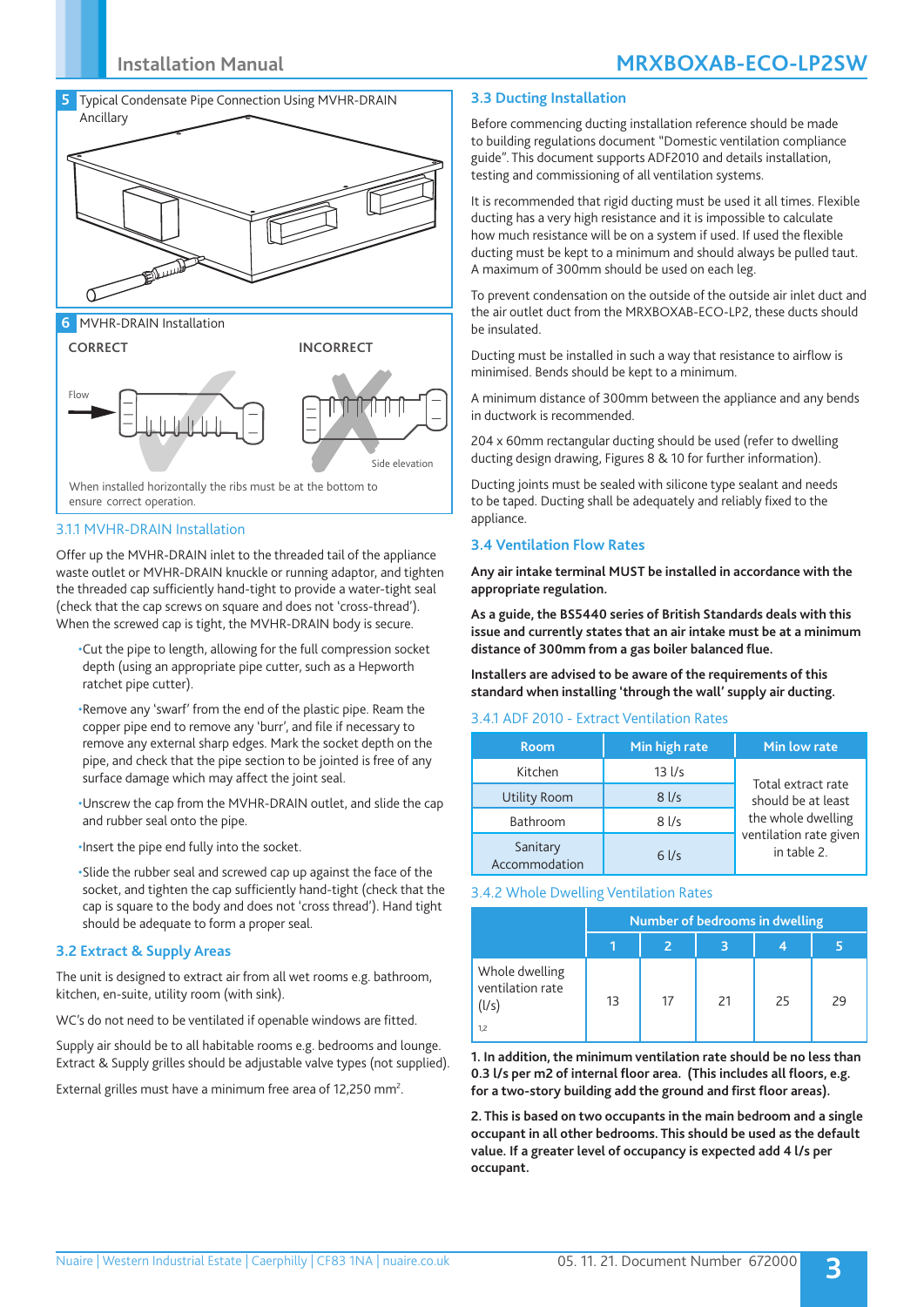### **3.5 ADF 2010 Ventilation Calculations Design of MVHR Systems**

The MVHR system has been sized for the winter period. Additional ventilation may be required during the warmer months and it has been assumed that the provisions for purge ventilation (e.g. openable windows) could be used.

**Step 1:** For any design air permeability, determine the whole dwelling ventilation supply rate from **Table 2.**

As an alternative where the design air permeability is intended to be leakier than (>) 5m3/(h.m2) 50 Pa, allow for infiltration for all dwelling types by subtracting from the whole dwelling ventilation supply rate from Table 2; 0.04 x gross internal volume of the dwelling heated space (m3).

**Step 2:** Calculate the whole dwelling extract ventilation rate by summing the individual room rates for 'minimum high rate' from **Table 1.** 

(For sanitary accommodation only, as an alternative, the purge ventilation provisions given in ADF 2010 can be used where security is not an issue. In this case 'minimum high extract rate' for the sanitary accommodation should be omitted from the step 2 calculation).

**Step 3:** The required airflow rates are as follows:

The maximum whole dwelling extract ventilation rate (e.g. boost) should be at least the greater of step 1 and step 2.

Note that the maximum individual room extract rate should be at least those given in **table 1** for minimum high rate.

The minimum air supply rate should be at least the whole building ventilation rate found in step 1.

### **For Scotland refer to BRE Digest 398.**

For further information refer to the "Domestic Ventilation Compliance Guide".

### **3.6 Pre Commissioning MRXBOXAB MVHR Units**

MRXBOXAB units are designed to ventilate the whole dwelling and must not be used during site construction or the clean-up period. Cement and plaster dust can be abrasive and can affect fan performance and reliability. Please ensure that the filters are checked prior to commissioning to ensure there is no build-up of dust or debris.

While the property is drying out, very high moisture levels are likely to occur. Therefore it is advisable that if the installation and building works are complete the unit is left running. If the building works are not complete please close the air valves or cover up the air valves to prevent condensation forming in the ductwork and the MRXBOXAB unit due to natural migration of warm air.

### **3.7 Dimensions (mm) - Standard Unit Configuration**

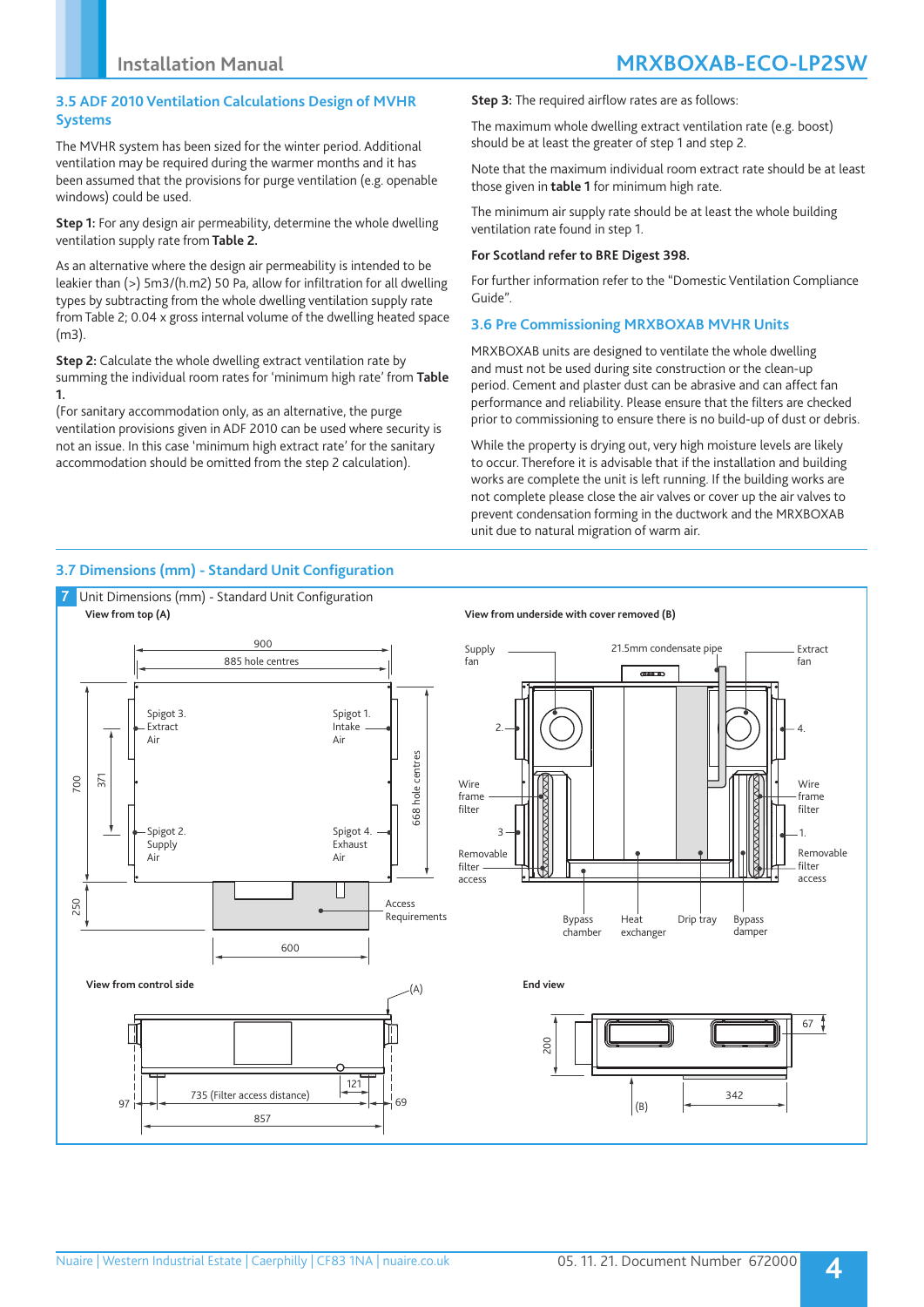### **3.8 Typical Ducting Installation - Standard Unit Configuration**



### **3.9 Dimensions (mm) - Opposite Hand Unit Configuration**

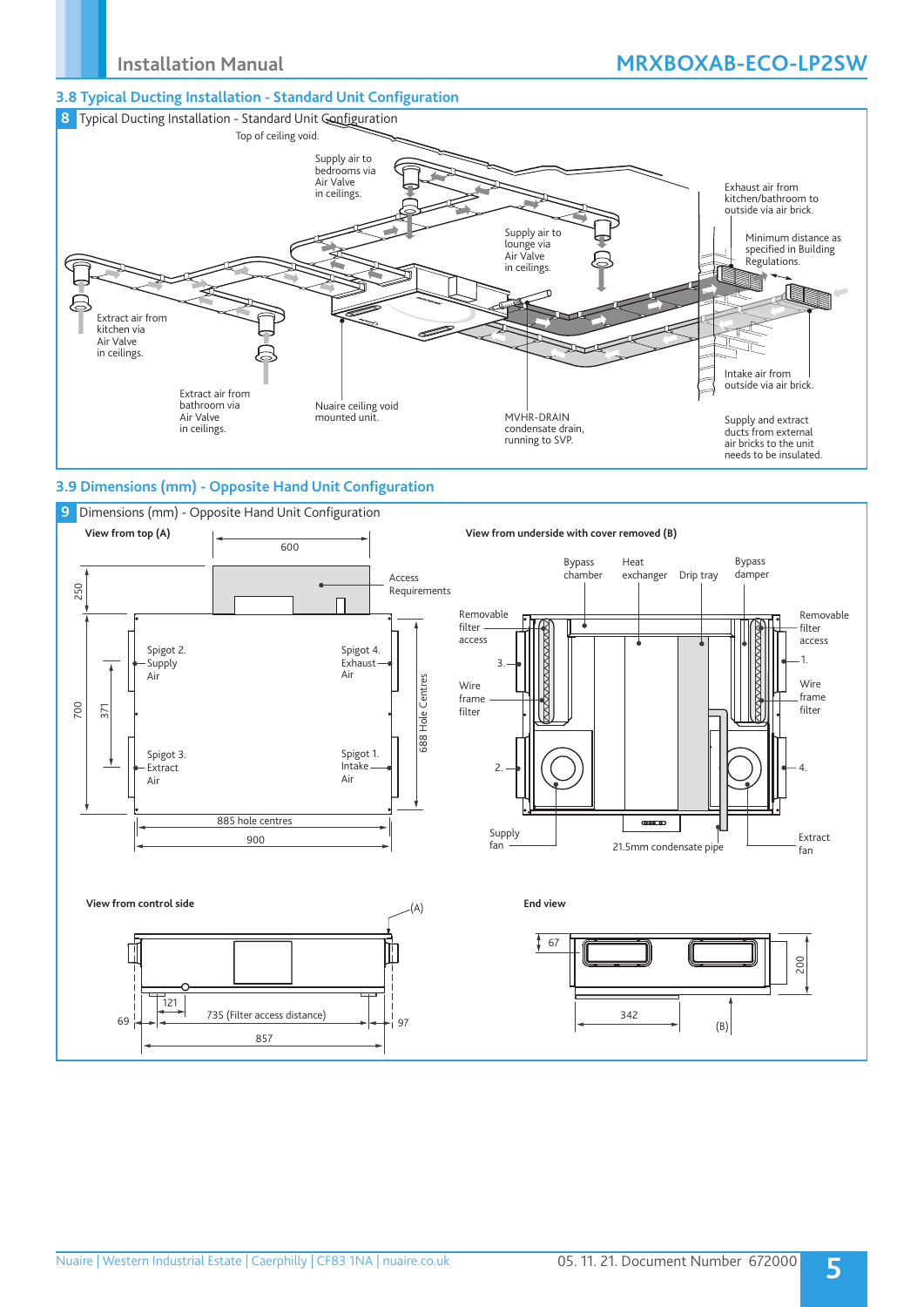## **Installation Manual MRXBOXAB-ECO-LP2SW**

### **3.10 Typical Ducting Installation - Opposite Hand Unit Configuration**



## **4.0 ELECTRICAL INSTALLATION**

**For good EMC engineering practice, any sensor cables or switched live cables should not be placed within 50mm of other cables or on the same metal cable tray as other cables.**

**The electrical connection of the unit must be carried out by a qualified electrician.** 

The unit is supplied with a flexible cord for connection to the mains supply.

### **4.1 Electrical Information**

### **Electrical details:**

**Voltage: 240V 1ph 50Hz**

**Consumption: 1.3 Amp** 

**This unit must be earthed.**

**The cable from the mains power supply should be connected to a fixed wiring installation, via a fused isolator, in accordance with current IEE wiring regulations.**

Wiring is for reference purposes only as the connections in Figure 11 are factory fitted. The unit is pre-wired with a 2 metre fly lead.

### **4.2 PCB Details**



### **4.3 Wiring Diagrams**

### 4.3.1 Unit Serving Kitchen & Bathroom

**Disconnection from the supply mains must be incorporated within the fixed wiring in accordance with the wiring regulations and shall have a minimum contact separation of 3mm.** 3A Fuse (BS 1362) MAINS 230V 50Hz Light Room Light Switch (Double Pole) **N L** 3 Pole Isolator Kitchen Switch Blue Brown Black **Optional 3 Speed Switch** Supply Cord From Unit Grey Green / Yellow **12** Wiring Diagram - Kitchen & Bathroom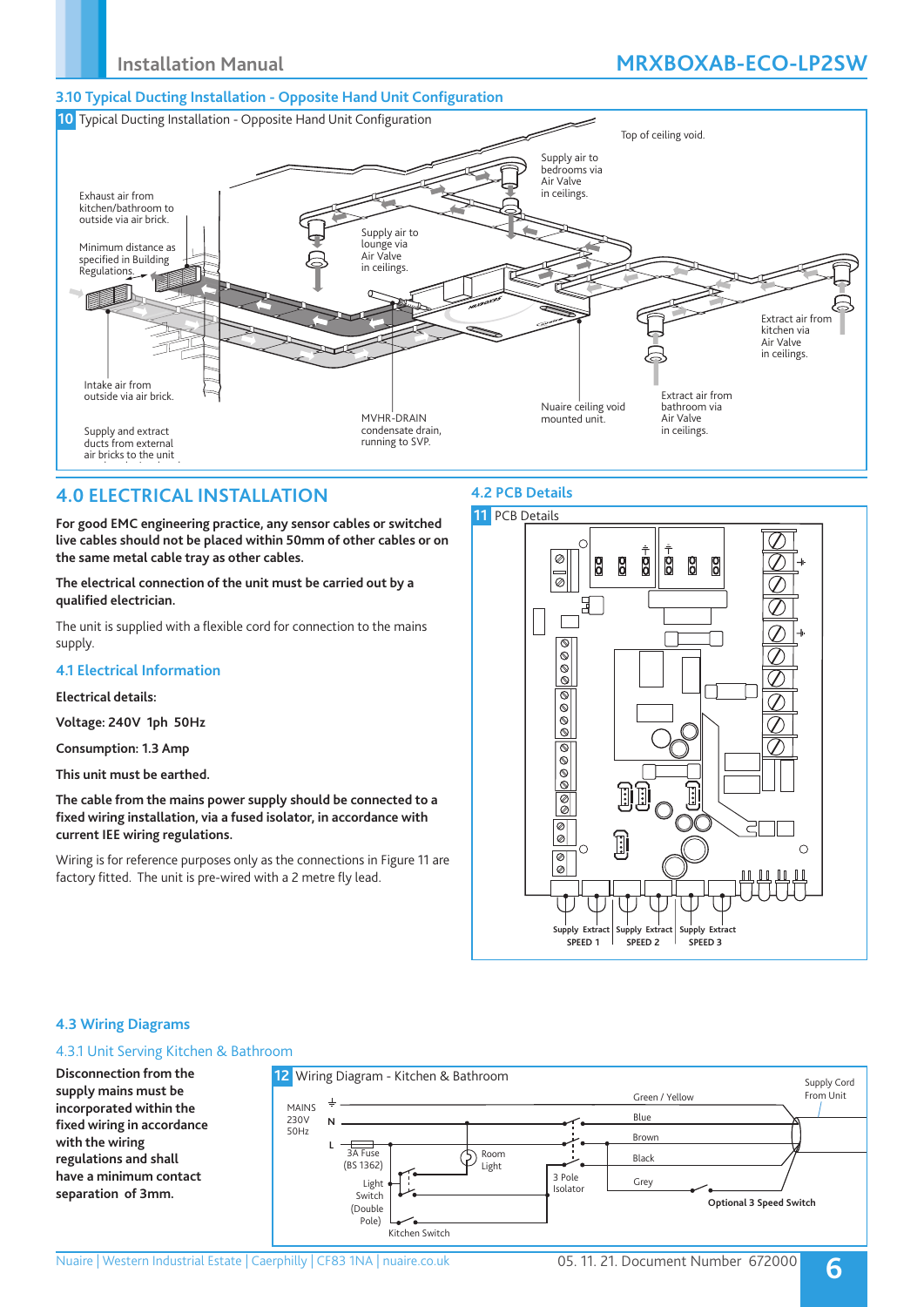### 4.3.2 Unit Serving Kitchen & 2 Bathrooms

**Disconnection from the supply mains must be incorporated within the fixed wiring in accordance with the wiring regulations and shall have a minimum contact separation of 3mm.**



### 4.3.3 Summer / Winter Switch



## **5.0 COMMISSIONING**

**The filters fitted inside the unit are protected with a plastic film. Prior to commissioning remove the covers (Figure 15), take off the film and replace.**

- •For the required air flow rates please refer to the design specification for the property, follow Section 3.5, or refer to building regulations ADF 2010.
- •The unit is supplied with independent control for both normal and boost airflows (Figure 15).
- •Correct commissioning is essential to ensure the ventilation air flowrates are met. It also ensures the unit is not over ventilating and causing excessive power consumption.
- •Commissioning should be carried out in accordance with building regulations document "Domestic ventilation compliance guide".
- A calibrated moving vane anemometer and hood will be required to carry out commissioning.
- •Adjustment valves should be locked in place to prevent further adjustment.

•Once commissioned the home owner / tenant should be informed that the unit should not be adjusted as it will have a detrimental effect on the indoor air quality and could result in condensation and mould growth. The label covering the control has an adhesive panel which should be removed post commissioning to prevent tampering.



## **6.0 CONTROLS**

### **6.1 Integral Automatic HX Bypass (AB Units Only)**

Intake and extract temperatures are monitored at the point the airflows enter the unit, if the range falls within the set parameters the bypass damper is opened automatically to target an indoor comfort temperature all year round.

### **6.2 Summer / Winter Switch**

When the switch position is set to Summer, the integral automatic summer bypass is fully operational. In the alternative Winter position, the HX bypass is disabled to ensure the unit is constantly in heat recovery mode.

### **6.3 Speed 3 Operation (SW Units Only)**

Speed 3 will be non-operational if the intake temperature is greater than the extract temperature.

#### **6.4 Frost Protection**

In the event of the intake air temperature at the unit dropping below the predetermined set point (-5°C as standard) the supply fan will reduce to minimum speed, once the temperature rises above the set point the fan will return to its commissioned speed.

**This mode will only activate after ten days of continuous run time. If commissioning of the unit is outside of this time frame please notify the after sales department prior to site visit.**